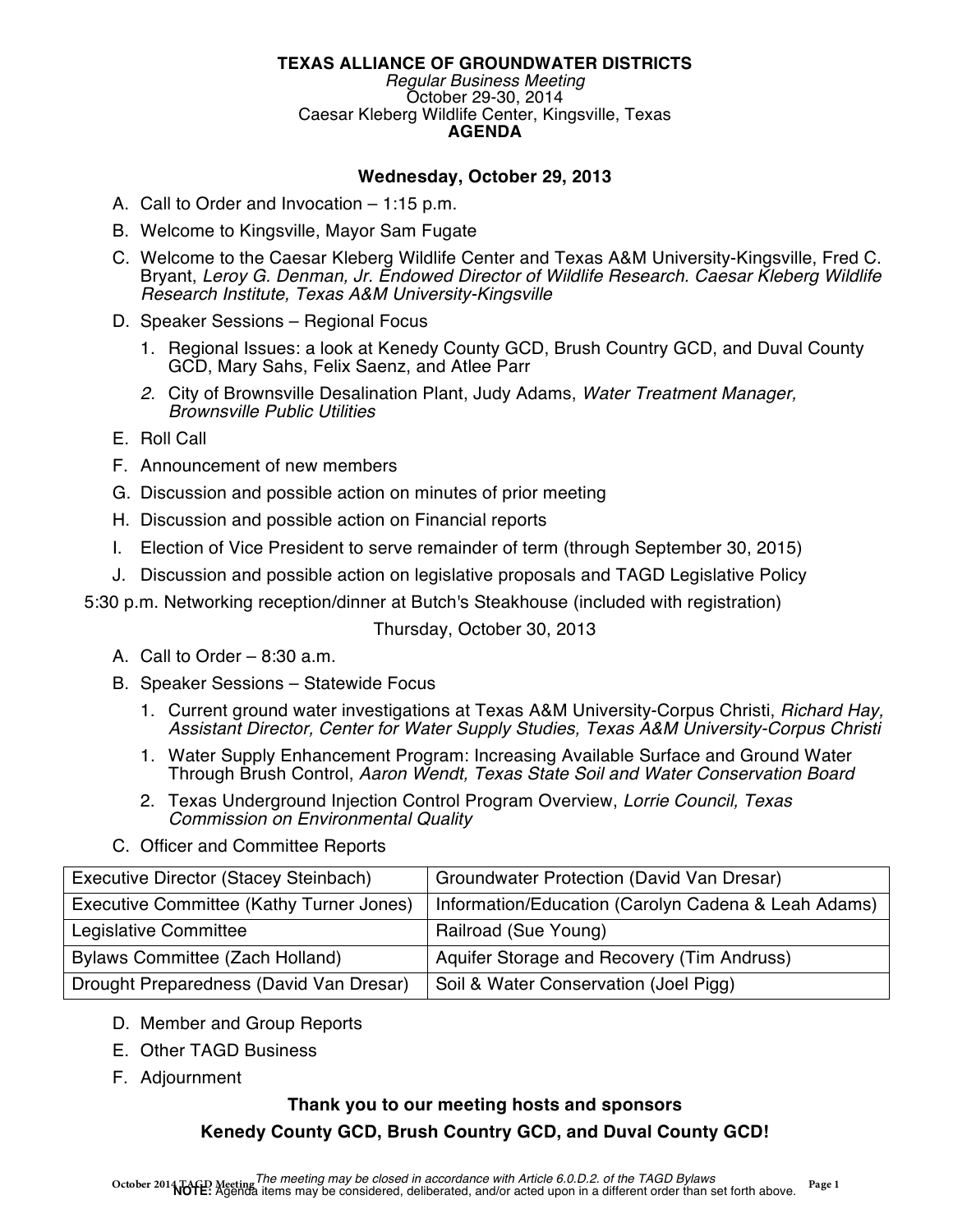# Membership Form Texas Alliance of Groundwater Districts

Thank you for supporting TAGD. We welcome and encourage your participation! Membership in TAGD runs from October 1 - October 1 each year and is prorated on a quarterly basis for new membership applications. If you have any questions about membership or benefits, please call 1-512-522-8243.

Upon receipt of a completed application form and approval by the Executive Committee, you will receive an invoice for payment.

# **Member Name**

| Apex Geoscience Inc.                                                                       |                  |                                                                                    |                     |  |  |
|--------------------------------------------------------------------------------------------|------------------|------------------------------------------------------------------------------------|---------------------|--|--|
| <b>Primary Contact Information</b>                                                         |                  |                                                                                    |                     |  |  |
| <b>First Name</b>                                                                          | <b>Last Name</b> |                                                                                    |                     |  |  |
| William                                                                                    |                  | Gamblin                                                                            |                     |  |  |
| <b>E-mail Address</b>                                                                      |                  | Add this e-mail to the Google Group(s)?                                            |                     |  |  |
| wgamblin@apexgeo.com                                                                       |                  | <b>NO</b><br>$\odot$ Yes                                                           |                     |  |  |
| <b>Street Address</b>                                                                      |                  |                                                                                    |                     |  |  |
| 2120 Brandon Drive                                                                         |                  |                                                                                    |                     |  |  |
| City                                                                                       | <b>State</b>     | <b>Zip Code</b>                                                                    | <b>Phone Number</b> |  |  |
| Tyler                                                                                      | <b>TX</b>        | 75703                                                                              | 903-581-8080        |  |  |
| <b>Membership Information</b><br>(select the appropriate choice based on your entity type) |                  |                                                                                    |                     |  |  |
| <b>GCD Members</b>                                                                         |                  | <b>Associate Members</b>                                                           |                     |  |  |
| Annual Budget \$0-\$99,999: \$550.00                                                       |                  | Individual or Sole Proprietorship: \$500.00                                        |                     |  |  |
| Annual Budget \$100,000-\$249,999:<br>\$750.00                                             |                  | 501(c)(3) or Educational Institution:<br>\$750.00                                  |                     |  |  |
| Annual Budget \$250,000-\$499,999:<br>\$1,000.00                                           |                  | ◯ Small Corporation (budget<\$500,000) or<br>Non-GCD Government Entity: \$1,000.00 |                     |  |  |
| Annual Budget \$500,000-\$999,999: \$1,250<br>$(\quad)$                                    |                  | Medium Corporation (budget \$500,000-                                              |                     |  |  |
| Annual Budget \$1,000,000 and up:<br>\$1,500.00                                            |                  | $$1,000,000$ : \$1,250.00<br>Large Corporation (budget>\$1,000,000):<br>\$1,500.00 |                     |  |  |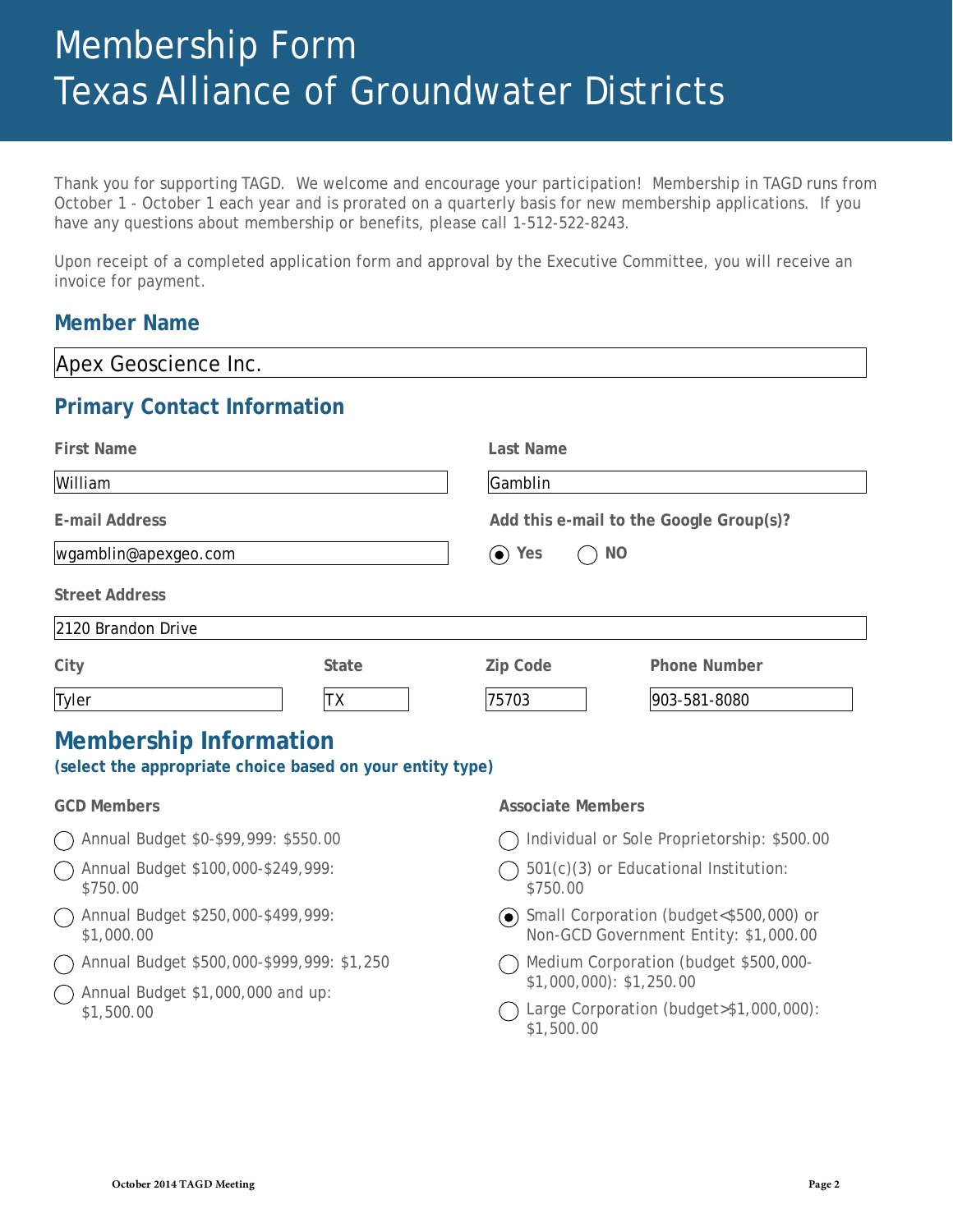# Membership Form Texas Alliance of Groundwater Districts

Thank you for supporting TAGD. We welcome and encourage your participation! Membership in TAGD runs from October 1 - October 1 each year and is prorated on a quarterly basis for new membership applications. If you have any questions about membership or benefits, please call 1-512-522-8243.

Upon receipt of a completed application form and approval by the Executive Committee, you will receive an invoice for payment.

# **Member Name**

| Robert L. "Robby"Cook, III Governmental Affairs                                            |                                                                                  |  |
|--------------------------------------------------------------------------------------------|----------------------------------------------------------------------------------|--|
| <b>Primary Contact Information</b>                                                         |                                                                                  |  |
| <b>First Name</b>                                                                          | <b>Last Name</b>                                                                 |  |
| Robby                                                                                      | Cook                                                                             |  |
| <b>E-mail Address</b>                                                                      | Add this e-mail to the Google Group(s)?                                          |  |
| robbycook@westcapitol.com                                                                  | $\odot$ Yes<br><b>NO</b>                                                         |  |
| <b>Street Address</b>                                                                      |                                                                                  |  |
| 1122 Colorado, Suite 208, West Gate Building                                               |                                                                                  |  |
| City<br><b>State</b>                                                                       | Zip Code<br><b>Phone Number</b>                                                  |  |
| Austin<br>ТX                                                                               | 78701<br>979-758-4233                                                            |  |
| <b>Membership Information</b><br>(select the appropriate choice based on your entity type) |                                                                                  |  |
| <b>GCD Members</b>                                                                         | <b>Associate Members</b>                                                         |  |
| Annual Budget \$0-\$99,999: \$550.00                                                       | O Individual or Sole Proprietorship: \$500.00                                    |  |
| Annual Budget \$100,000-\$249,999:<br>\$750.00                                             | 501(c)(3) or Educational Institution:<br>\$750.00                                |  |
| Annual Budget \$250,000-\$499,999:<br>\$1,000.00                                           | Small Corporation (budget<\$500,000) or<br>Non-GCD Government Entity: \$1,000.00 |  |
| Annual Budget \$500,000-\$999,999: \$1,250                                                 | Medium Corporation (budget \$500,000-<br>$$1,000,000$ : \$1,250.00               |  |
| Annual Budget \$1,000,000 and up:<br>\$1,500.00                                            | Large Corporation (budget>\$1,000,000):<br>\$1,500.00                            |  |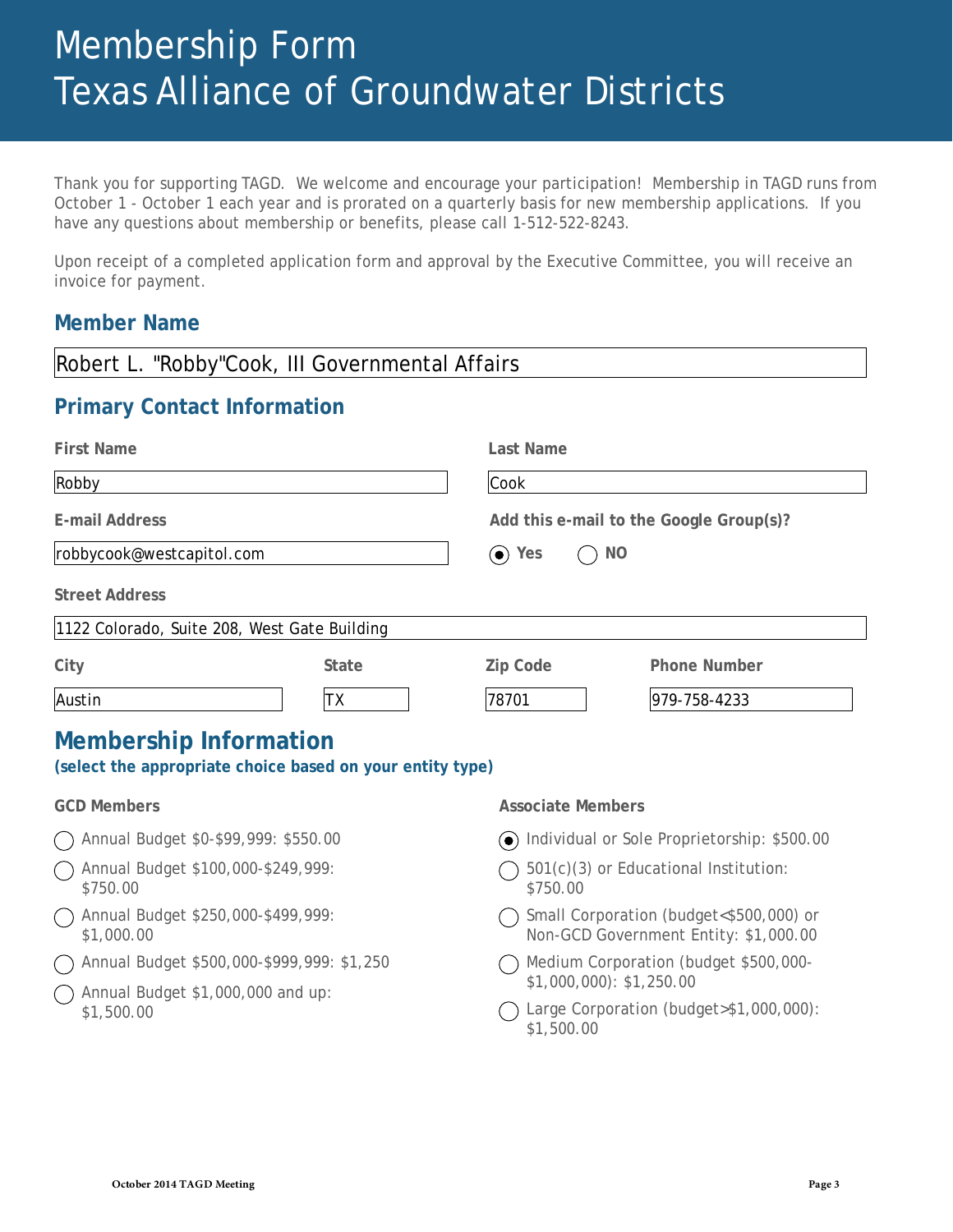# Membership Form Texas Alliance of Groundwater Districts

Thank you for supporting TAGD. We welcome and encourage your participation! Membership in TAGD runs from October 1 - October 1 each year and is prorated on a quarterly basis for new membership applications. If you have any questions about membership or benefits, please call 1-512-522-8243.

Upon receipt of a completed application form and approval by the Executive Committee, you will receive an invoice for payment.

# **Member Name**

| Kelly Hart & Hallman LLP                                                                   |                                                                                  |  |  |  |
|--------------------------------------------------------------------------------------------|----------------------------------------------------------------------------------|--|--|--|
| <b>Primary Contact Information</b>                                                         |                                                                                  |  |  |  |
| <b>First Name</b>                                                                          | <b>Last Name</b>                                                                 |  |  |  |
| Monica                                                                                     | Jacobs                                                                           |  |  |  |
| <b>E-mail Address</b>                                                                      | Add this e-mail to the Google Group(s)?                                          |  |  |  |
| monica.jacobs@kellyhart.com                                                                | $\odot$ NO<br>Yes                                                                |  |  |  |
| <b>Street Address</b>                                                                      |                                                                                  |  |  |  |
| 301 Congress Ave., Ste. 2000                                                               |                                                                                  |  |  |  |
| City<br><b>State</b>                                                                       | Zip Code<br><b>Phone Number</b>                                                  |  |  |  |
| Austin<br>ТX                                                                               | 78701<br>5124956405                                                              |  |  |  |
| <b>Membership Information</b><br>(select the appropriate choice based on your entity type) |                                                                                  |  |  |  |
| <b>GCD Members</b>                                                                         | <b>Associate Members</b>                                                         |  |  |  |
| Annual Budget \$0-\$99,999: \$550.00                                                       | Individual or Sole Proprietorship: \$500.00                                      |  |  |  |
| Annual Budget \$100,000-\$249,999:<br>\$750.00                                             | 501(c)(3) or Educational Institution:<br>\$750.00                                |  |  |  |
| Annual Budget \$250,000-\$499,999:<br>\$1,000.00                                           | Small Corporation (budget<\$500,000) or<br>Non-GCD Government Entity: \$1,000.00 |  |  |  |
| Annual Budget \$500,000-\$999,999: \$1,250<br>Annual Budget \$1,000,000 and up:            | Medium Corporation (budget \$500,000-<br>$$1,000,000$ : \$1,250.00               |  |  |  |
| \$1,500.00                                                                                 | ◯ Large Corporation (budget>\$1,000,000):                                        |  |  |  |

Large Corporation (budget>\$1,000,000): \$1,500.00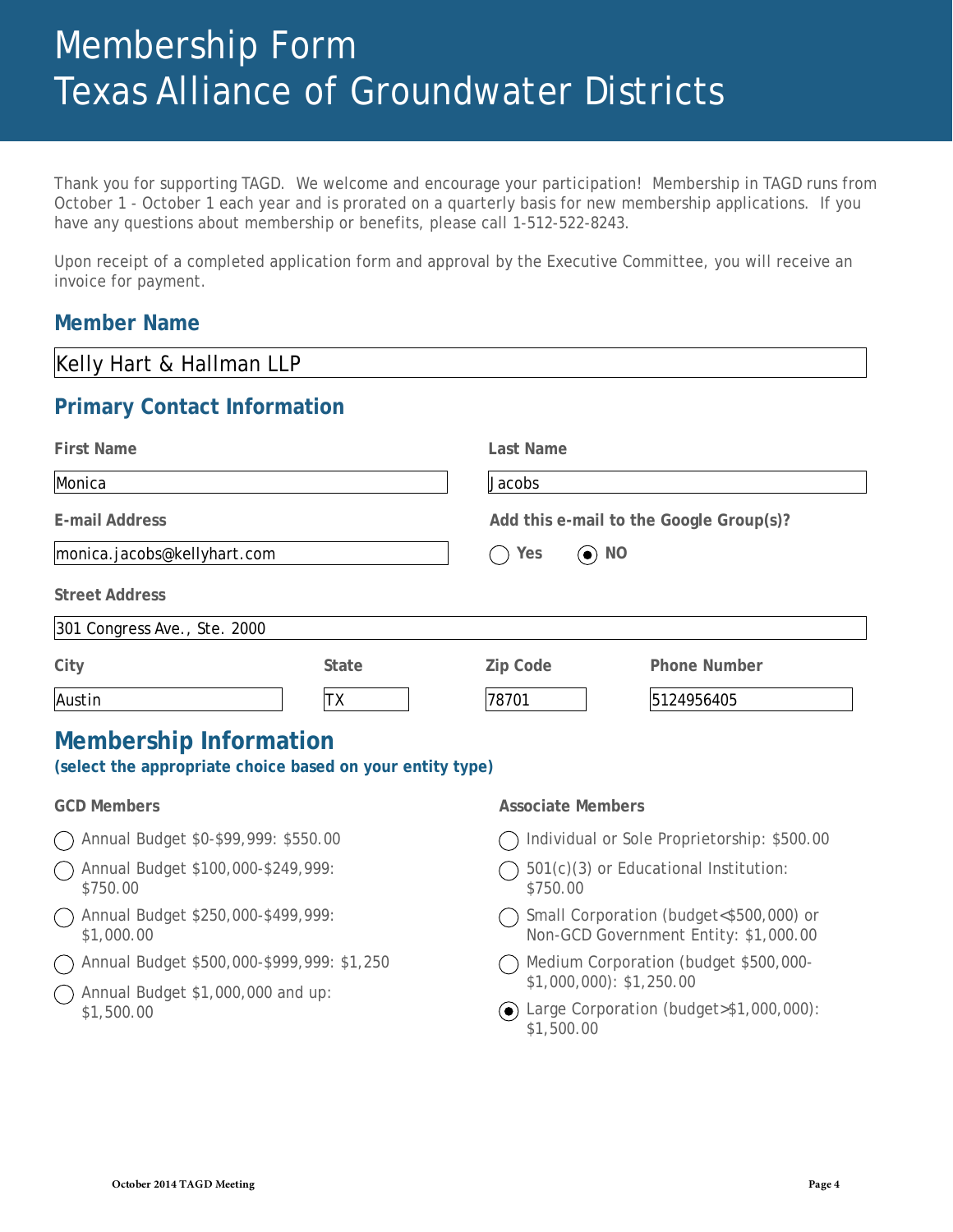## **Minutes of Regular Meeting TEXAS ALLIANCE OF GROUNDWATER DISTRICTS**

August 26, 2014

San Marcos Embassy Suites and Conference Center

These Minutes are a record of the items discussed, including motions on any matters that involve the TAGD Membership. The Minutes mostly follow the order on the previously distributed agenda, but may not have been discussed in that order, as noted in the Minutes.

- **A. Call to Order.** President Kathy Turner Jones called the meeting to order at 9:05 AM.
- **B. Invocation**. Gary Westbrook gave the invocation.
- **C. Roll Call.** Secretary Leah Adams called the roll and informed the Chair there were 50 District Members in attendance, comprising a quorum. A list of GCDs represented at the meeting is attached as Attachment 1.
- **D. Discussion and possible action on minutes of prior meeting**. Kathy Turner Jones presented the minutes from the last meeting. Joel Pigg made the motion and Steve Walthour seconded to approve the minutes as presented. The motion passed unanimously.
- **E. Discussion and possible action on Financial Reports.** Stacey Steinbach presented the financial reports. Jim Conkwright made the motion and Harvey Everhart seconded to approve the financial reports as presented. The motion passed unanimously.
- **F. Discussion and possible action on amendments to Financial Policy.** Steve Walthour gave a discussion of the new Financial Policy. The changes include: (1) an amendment to allow for financial reviews in lieu of financial audits, as recommended by our auditor, and (2) an amendment to allow the Executive Committee to make budget amendments related to grant awards. The F&B made these edits so that the financial policy mirrors our Bylaws and to streamline efforts. Bob Patterson made a motion and Alan Day seconded to approve the amendments to the Financial Policy as presented. The motion passed unanimously.
- **G. Discussion and possible action on Employment Policy.** Kathy Turner Jones presented changes to the Employment Policy. She recommended the development of a policy after Sheila Gladstone's employment presentation at the last meeting. Stacey looked at nonprofit employment policies and came up with the draft. The Bylaws and Executive Committees have offered feedback on the draft. Jason Coleman made a motion and Zach Holland seconded to approve the Employment Policy as presented. The motion passed unanimously.
- **H. Discussion and possible action on Bylaws amendments.** Zach Holland presented the changes to the Bylaws, including (1) overall clean up, including the addition of an ED section and mirroring the changes to the financial policy,  $(2)$ updating TAGD's contracting ability, and (3) incorporating the various adopted policies into the document (now we have: Amicus Brief, Financial, Employment, Legislative). Steve Walthour made a motion and David Van Dresar seconded to approve the amendments to the Bylaws. The motion passed unanimously.
- **I. Discussion and possible action on 2014-2015 District Membership dues, Associate Membership dues, and quarterly meeting registration fees.** Steve Walthour presented the Finance and Budget Committee's proposed dues and fees for the upcoming year, and noted that the committee recommended that no changes be made to the 2013-2014 dues for the upcoming year. Janet Adams made a motion and Joel Pigg seconded to approve the dues and fees for the upcoming year. The motion passed unanimously.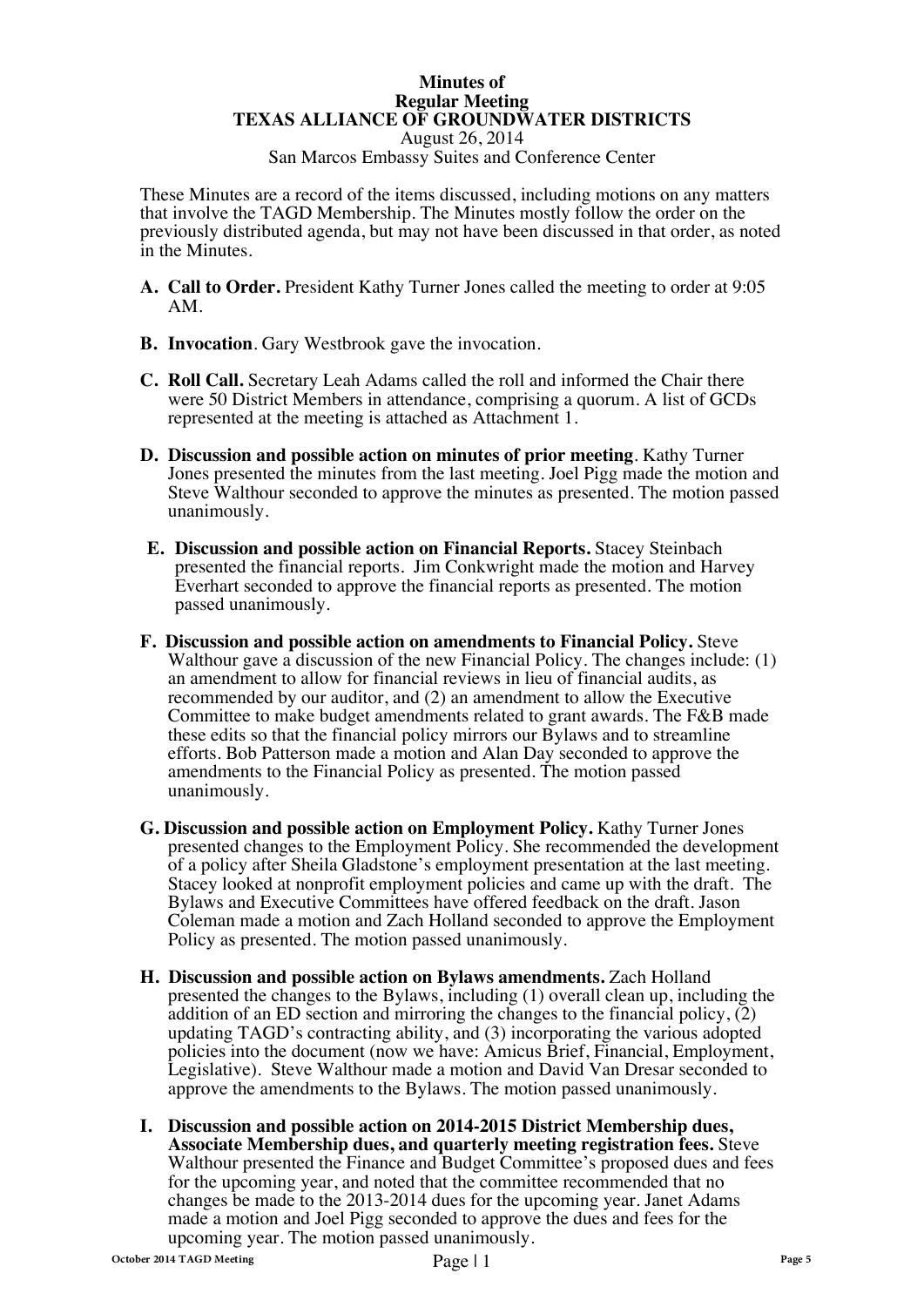- **J. Discussion and possible action on Executive Committee's recommendation regarding staff performance evaluation.** Kathy Turner Jones presented the Evaluation Committee's and the Executive Committee's recommendation to raise the TAGD Executive Director's salary by \$10,000 due to her value to the organization to be more competitive in the market. The raise also would include an increase in the cell phone stipend to \$100 and the addition of a matching retirement benefit of at at least 6% with a 2 to 1 match to be set up by the Executive Committee. Budgeting these items will be addressed with item K the 2014-2015 Annual Budget item.
- **K. Discussion and possible action on 2014-2015 Annual Budget.** Steve Walthour presented the 2014-2015 budget. He expected income for the 2013-2014 budget to be \$182,000 which is \$29,000 more than the adopted budget for that year. The expected income would put TAGD \$4,100 in the black for expenditures. The 2014-2015 income is expected to be \$162,000. The biggest change will be in personnel. Steve predicts a drop in cash reserves for the 2014-2015 budget year due to a need to support growth in the organization. There were no questions or comments on the presented budget. Janet Adams made a motion and David Alford seconded to approve the raise, stipend increase, and retirement for staff, a \$5,000 bonus to President, and the retirement presented in agenda Item J. David Van Dresar made a motion and Alan Day seconded to approve the 2014- 2015 Budget with the prior motion changes. Both motions passed unanimously.
- **L. Discussion and possible action on 2015 TAGD quarterly meetings.** Stacey Steinbach noted that TAGD would be surveying members regarding dates and locations for future TAGD meetings after the conclusion of the Summit. After some discussion, Harvey Everhart made the motion and Gary Westbrook seconded to authorize the Executive Committee to determine the locations and dates of the 2015 quarterly meetings based on the results of the online surveys. The motion passed unanimously.
- **M. Discussion and possible action on Texas Groundwater Summit 2015.** Stacey noted that TAGD signed a two-year deal with IEM per action at the 2014 Annual meeting, so this item is just to determine whether to execute a contract with the San Marcos Embassy Suites for 2015. After a discussion of the 2015 Texas Groundwater Summit, Zach Holland made the motion and Alan Day seconded to authorize the Executive Committee to approve a contract with the San Marcos Embassy Suites for the 2015 Texas Groundwater Summit. The motion passed unanimously.
- **N. Discussion and possible action on legislative proposals.** Stacey Steinbach wanted to bring the draft ASR and brackish groundwater bills being considered by the TWCA Groundwater Committee to the TAGD membership for direction. After some discussion, Greg Sengelmann made a motion and Ron Naumann seconded the motion to vote "No" for TAGD to support the TWCA ASR bill due to a belief that the bill ignores aquifer concerns for pumping and does not allow for adequate landowner protests. Before a vote was taken, Gary Walker made a motion and Harvey Everhart seconded to table the prior motion. The motion passed unanimously. C.E. Williams then made a motion and Steve Walthour seconded to allow for an online poll vote on the bill once TWCA submits a draft of the bill changes that are currently in the works. The motion passed unanimously. Stacey Steinbach then gave a summation of the brackish groundwater bill being considered by the TWCA Groundwater Committee. After some discussion on the bill, Zach Holland made a motion and Steve Walthour seconded to follow the same process as the ASR bill and use an online poll of the membership to determine TAGD's position on the TWCA brackish groundwater bill draft.
- **O. Committee Reports.** The report as listed below:
	- 1. Executive Director Stacey referred to the Executive Directors report included in the agenda packets.
	- 2. Executive Committee Kathy Turner Jones referred the membership to the minutes of the last Executive Committee meeting in board packets.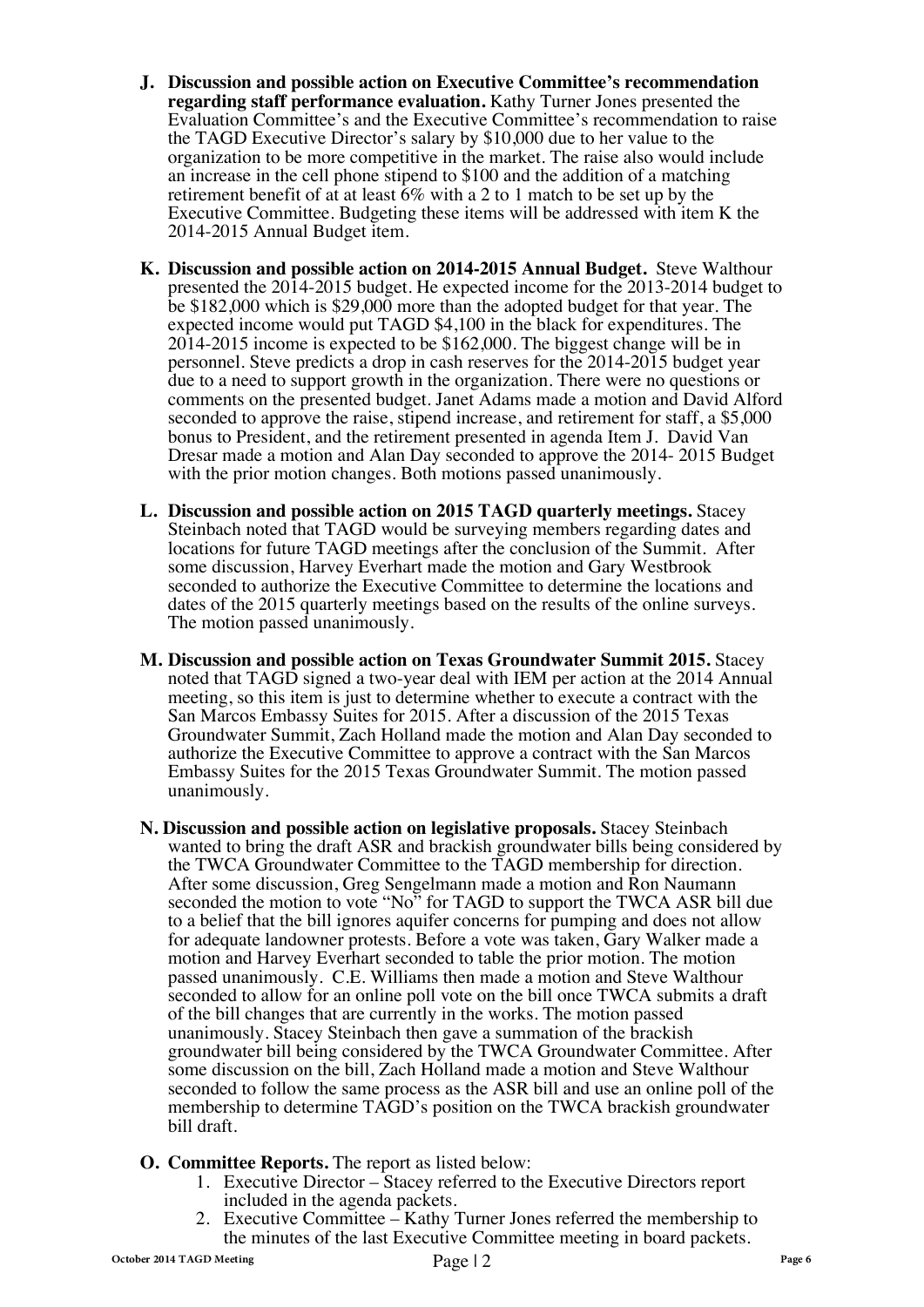- 3. Legislative Committee Bob Patterson reported no other legislative issues other than the ASR and brackish groundwater issues discussed during the meeting.
- 4. Bylaws Committee Zach Holland expressed appreciation to all those that helped with the Bylaw amendments and update.<br>5. Drought Preparedness – None.
- 
- 
- 6. Groundwater Protection None.<br>7. Information & Education Carolyn Cadena asked everyone to check out the feature article on Texas Water and let everyone know featuring a GCD on the website was going to begin again. She also presented the formation of the following subcommittees: 1) GCD Index Committee; 2) GCD Manual Committee which will hopefully include a 101 Handbook for New GCDs or General Managers; 3) Salary Survey Committee; and 4) Outreach Tools Committee. Carolyn then provided a presentation of the new online GCD Index.<br>8. Railroad – None.
- 
- 9. Aquifer Storage and Recovery None due to prior ASR discussion.<br>10. Soil & Water Conservation None.
- 

# **O. Member and Group Reports.** The reports are as follows:

- 1. GCD Reports Paul Weatherby from Middle Pecos GCD asked if other GCDs were having casing failure issues with older O&G wells due to water flood injection and asked for any GCDs to contact him if they have a casing integrity checking policy or dealt with the RRC on such issues. Panola County reported the beginning of a County wide aquifer study as a collaborative effort between local oil and gas companies and the District.<br>2. GMA Reports – None.
- 
- 
- 2. RWPG Reports None.<br>4. Environmental Flows Advisory Group Reports None.

**P. Other TAGD Business**. No other business.

**Q. Adjournment.** Zach Holland made a motion and Slate Williams seconded to adjourn the meeting. Kathy Turner Jones adjourned the meeting at 12:15 pm.

Prepared and submitted by Stacey Steinbach, Executive Director, and Leah Adams, Secretary.

Approved by the Members on \_\_\_\_\_\_\_\_\_\_\_\_\_\_\_\_\_\_\_\_\_\_\_\_\_\_\_\_\_\_, 2014.

Kathy Turner Jones, President Leah Adams, Secretary

\_\_\_\_\_\_\_\_\_\_\_\_\_\_\_\_\_\_\_\_\_\_\_\_\_\_\_\_\_ \_\_\_\_\_\_\_\_\_\_\_\_\_\_\_\_\_\_\_\_\_\_\_\_\_\_\_\_\_\_\_\_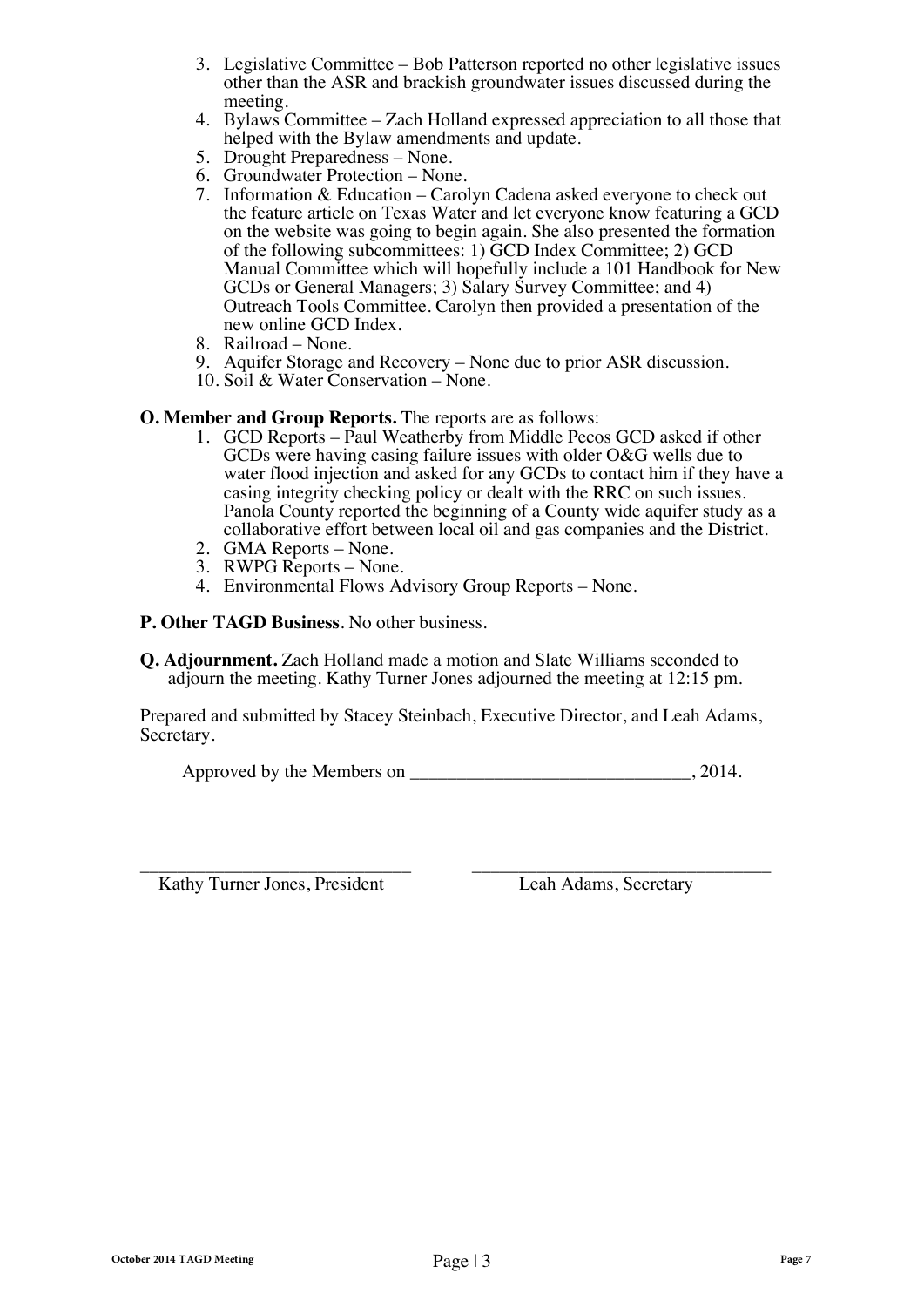### **Attachment 1 Members Attending the TAGD Quarterly Business Meeting August 26, 2014 San Marcos Embassy Suites and Conference Center**

| 1.  | Bandera Co. River Authority and Groundwater District         |
|-----|--------------------------------------------------------------|
| 2.  | Barton Springs/Edwards Aquifer Conservation District         |
| 3.  | <b>Bee Groundwater Conservation District</b>                 |
| 4.  | <b>Blanco-Pedernales Groundwater Conservation District</b>   |
| 5.  | <b>Bluebonnet Groundwater Conservation District</b>          |
| 6.  | Brazos Valley Groundwater Conservation District              |
| 7.  | <b>Central Texas Groundwater Conservation District</b>       |
| 8.  | Clearwater Underground Water Conservation District           |
| 9.  | Coke County Underground Water Conservation District          |
| 10. | <b>Crockett County Groundwater Conservation District</b>     |
| 11. | <b>Culberson County Groundwater Conservation District</b>    |
| 12. | Duval County Groundwater Conservation District               |
| 13. | Evergreen Underground Water Conservation District            |
| 14. | <b>Fayette County Groundwater Conservation District</b>      |
| 15. | <b>Glasscock Groundwater Conservation District</b>           |
| 16. | Gonzales County Underground Water Conservation District      |
| 17. | Guadalupe County Groundwater Conservation District           |
| 18. | High Plains Underground Water Conservation District No. 1    |
| 19. | Irion County Water Conservation District                     |
| 20. | Kenedy County Groundwater Conservation District              |
| 21. | Jeff Davis County Underground Water Conservation District    |
| 22. | Live Oak Underground Water Conservation District             |
| 23. | Llano Estacado Underground Water Conservation District       |
| 24. | Lone Star Groundwater Conservation District                  |
| 25. | Lone Wolf Groundwater Conservation District                  |
| 26. | McMullen Groundwater Conservation District                   |
| 27. | Medina County Groundwater Conservation District              |
| 28. | Mesa Underground Water Conservation District                 |
| 29. | Mid-East Texas Groundwater Conservation District             |
| 30. | Middle Pecos Groundwater Conservation District               |
| 31. | Middle Trinity Groundwater Conservation District             |
| 32. | Neches and Trinity Valleys Groundwater Conservation District |
| 33. | North Plains Groundwater Conservation District               |
| 34. | North Texas Groundwater Conservation District                |
| 35. | Panhandle Groundwater Conservation District                  |
| 36. | Panola County Groundwater Conservation District              |
| 37. | Pineywoods Groundwater Conservation District                 |
| 38. | Plateau Underground Water Conservation and Supply District   |

38. Plateau Underground Water Conservation and Supply District

40. Post Oak Savannah Groundwater Conservation District

41. Prairelands Groundwater Conservation District<br>42. Real-Edwards Conservation and Reclamation D 42. Real-Edwards Conservation and Reclamation District<br>43. Red River Groundwater Conservation District 43. Red River Groundwater Conservation District<br>44. Rolling Plains Groundwater Conservation Dist 44. Rolling Plains Groundwater Conservation District<br>45. Sandy Land Underground Water Conservation Dis 45. Sandy Land Underground Water Conservation District<br>46. South Plains Underground Water Conservation District 46. South Plains Underground Water Conservation District<br>47. Southeast Texas Groundwater Conservation District 47. Southeast Texas Groundwater Conservation District<br>48. Sterling County Underground Water Conservation D 48. Sterling County Underground Water Conservation District<br>49. Sutton County Underground Water Conservation District 49. Sutton County Underground Water Conservation District<br>50. Upper Trinity Groundwater Conservation District Upper Trinity Groundwater Conservation District

39. Plum Creek Conservation District<br>40. Post Oak Savannah Groundwater (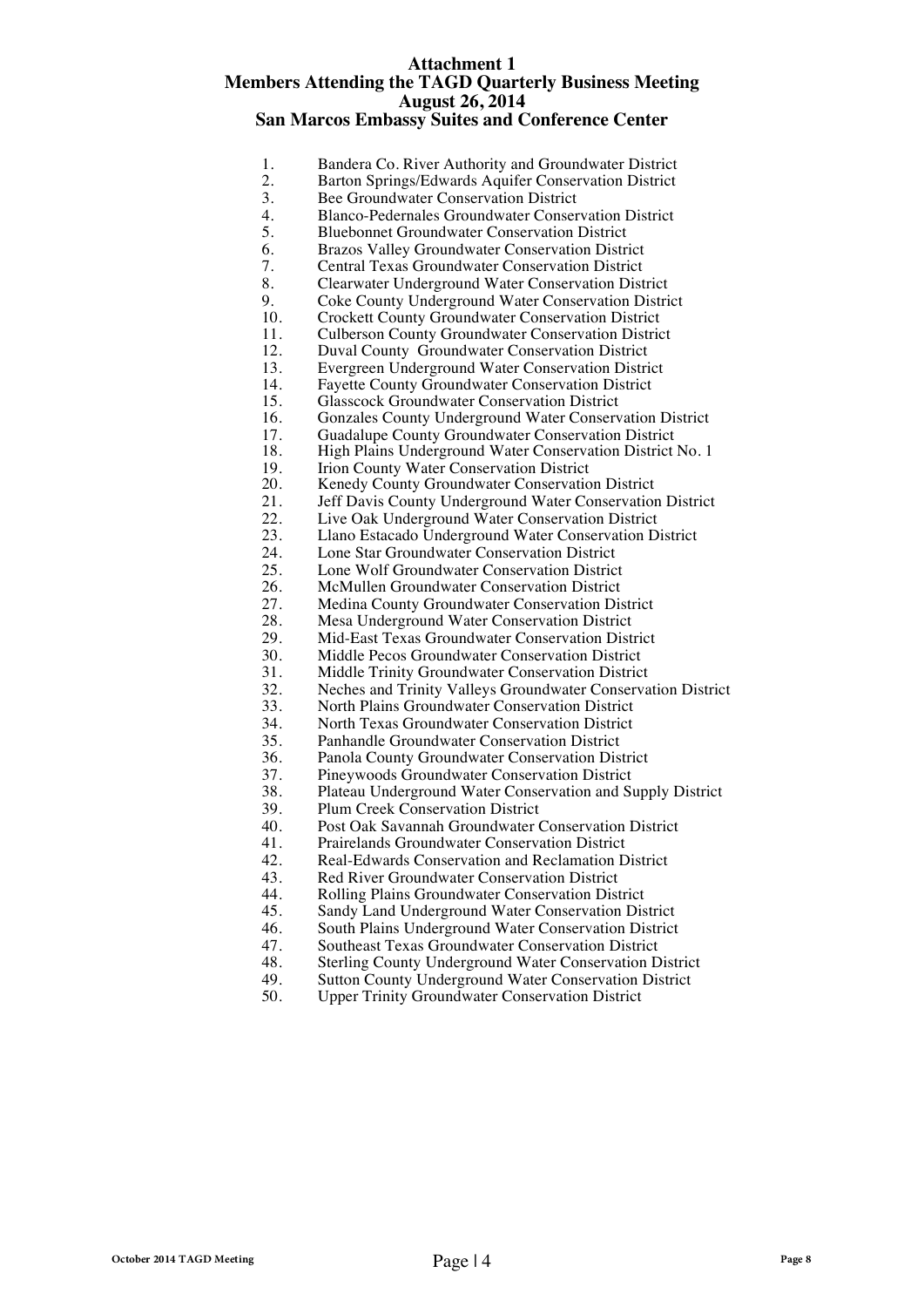# Texas Alliance of Groundwater Districts **BALANCE SHEET**

**As of September 30, 2014**

|                                     | <b>TOTAL</b> |
|-------------------------------------|--------------|
| <b>ASSETS</b>                       |              |
| <b>Current Assets</b>               |              |
| <b>Bank Accounts</b>                |              |
| <b>WellsFargo Bank - Checking</b>   | 9,042.07     |
| <b>WellsFargo Bank - Savings</b>    | 75,030.05    |
| <b>Total Bank Accounts</b>          | \$84,072.12  |
| <b>Accounts Receivable</b>          |              |
| <b>Accounts Receivable</b>          | 41,902.25    |
| <b>Total Accounts Receivable</b>    | \$41,902.25  |
| Other current assets                |              |
| <b>Deposits</b>                     | 400.00       |
| <b>Prepaid Rent</b>                 | 465.00       |
| <b>Total Other current assets</b>   | \$865.00     |
| <b>Total Current Assets</b>         | \$126,839.37 |
| <b>TOTAL ASSETS</b>                 | \$126,839.37 |
| <b>LIABILITIES AND EQUITY</b>       |              |
| <b>Liabilities</b>                  |              |
| <b>Total Liabilities</b>            |              |
| <b>Equity</b>                       |              |
| <b>Opening Bal Equity</b>           | 84,433.05    |
| <b>Retained Earnings</b>            | 34,398.83    |
| <b>Net Income</b>                   | 8,007.49     |
| <b>Total Equity</b>                 | \$126,839.37 |
| <b>TOTAL LIABILITIES AND EQUITY</b> | \$126,839.37 |

*Tuesday, Oct 21, 2014 09:03:43 AM PDT GMT-5 - Accrual Basis*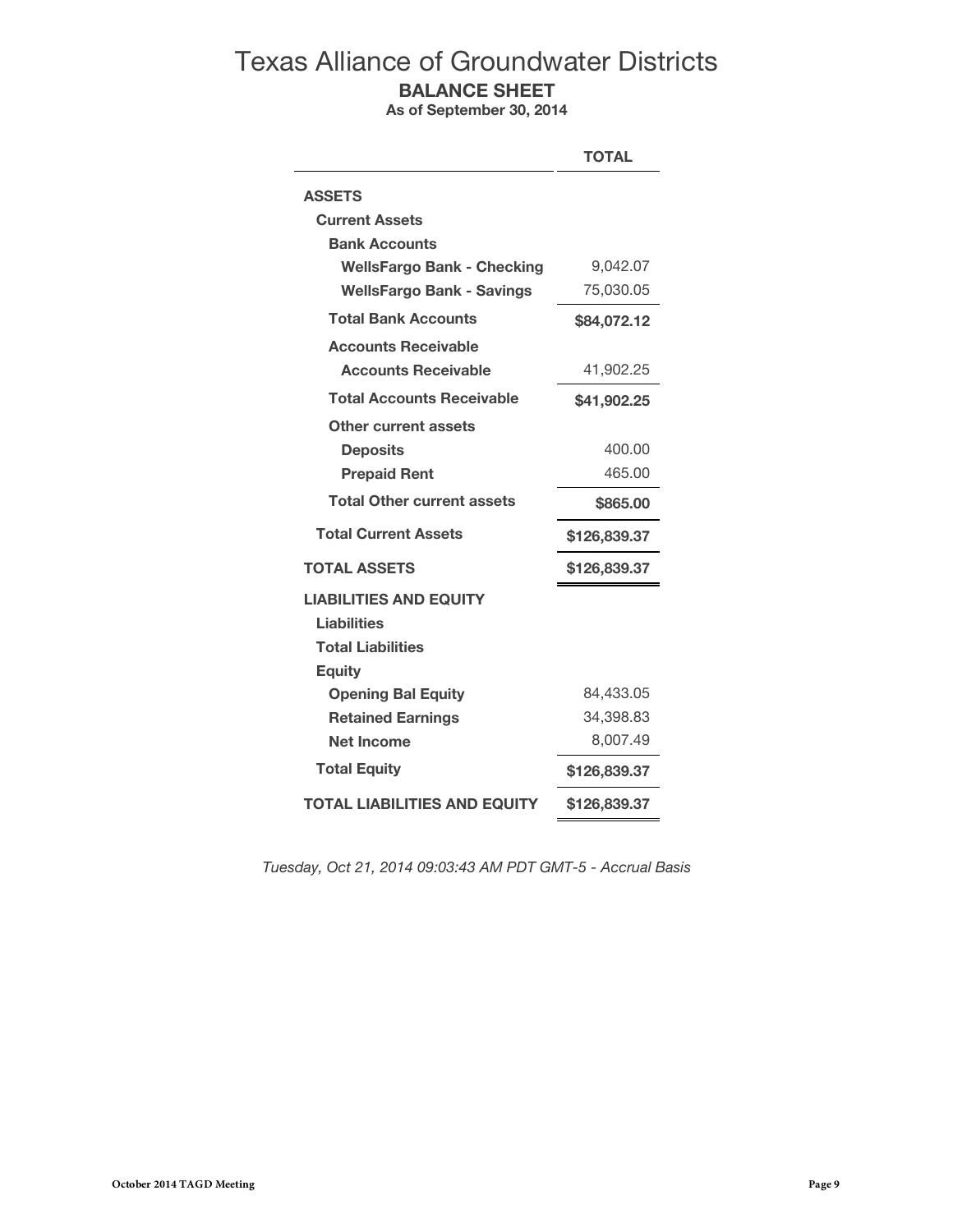# Texas Alliance of Groundwater Districts **BUDGET VS. ACTUALS: TAGD - FY14 P&L October 2013 - September 2014**

|                                     |               | <b>TOTAL</b>      |             |  |
|-------------------------------------|---------------|-------------------|-------------|--|
|                                     | <b>ACTUAL</b> | <b>BUDGET</b>     | % OF BUDGET |  |
| <b>Income</b>                       |               |                   |             |  |
| <b>Grants and Donations</b>         | 5,500.00      | 2,500.00          | 220.00 %    |  |
| <b>Interest Income</b>              | 152.39        | 36.00             | 423.31 %    |  |
| <b>Meeting Income</b>               |               |                   |             |  |
| <b>Leadership Training Income</b>   | 6,375.00      | 0.00              |             |  |
| <b>PFIA Training</b>                | 3,550.00      | 4,000.00          | 88.75 %     |  |
| <b>Quarterly Meeting Income</b>     | 34,960.00     | 23,000.00         | 152.00 %    |  |
| <b>Texas Groundwater Summit</b>     | 35,702.25     | 30,000.00         | 119.01 %    |  |
| <b>Total Meeting Income</b>         | 80,587.25     | 57,000.00         | 141.38 %    |  |
| <b>Member Dues</b>                  |               |                   |             |  |
| <b>Membership Dues - Associates</b> | 29,000.00     | 22,000.00         | 131.82 %    |  |
| <b>Membership Dues - Voting</b>     | 76,512.50     | 72,250.00         | 105.90 %    |  |
| <b>Total Member Dues</b>            | 105,512.50    | 94,250.00         | 111.95 %    |  |
| <b>Total Income</b>                 | \$191,752.14  | \$153,786.00      | 124.69 %    |  |
| <b>Gross Profit</b>                 | \$191,752.14  | \$153,786.00      | 124.69 %    |  |
| <b>Expenses</b>                     |               |                   |             |  |
| <b>Meeting Expenses</b>             |               |                   |             |  |
| <b>Leadership Training Expenses</b> | 3,925.40      |                   |             |  |
| <b>Meeting Supplies</b>             | 1,130.97      | 1,000.00          | 113.10 %    |  |
| <b>Quarterly Meeting Expenses</b>   | 10,562.90     | 9,000.00          | 117.37 %    |  |
| <b>Total Meeting Expenses</b>       | 15,619.27     | 10,000.00         | 156.19 %    |  |
| <b>Office Expense</b>               |               |                   |             |  |
| <b>Business Phone</b>               | 900.37        | 840.00            | 107.19 %    |  |
| <b>Cell Phone</b>                   | 735.00        | 840.00            | 87.50 %     |  |
| <b>Furniture and Equipment</b>      | 3,836.20      | 3,500.00          | 109.61 %    |  |
| <b>Internet</b>                     | 334.95        | 440.00<br>76.13 % |             |  |
| <b>Postage and PO Box</b>           | 168.46        | 200.00            | 84.23 %     |  |
| Rent                                | 6,325.33      | 5,580.00          | 113.36 %    |  |
| <b>Supplies</b>                     | 835.31        | 800.00            | 104.41 %    |  |
| <b>Website</b>                      | 739.25        | 800.00            | 92.41 %     |  |
| <b>Total Office Expense</b>         | 13,874.87     | 13,000.00         | 106.73 %    |  |
| <b>Personnel</b>                    |               |                   |             |  |
| <b>Executive Director</b>           |               |                   |             |  |
| <b>Health Insurance Reimburse</b>   | 4,569.00      | 5,645.00          | 80.94 %     |  |
| <b>Payroll Taxes</b>                | 6,258.30      | 5,355.00          | 116.87 %    |  |
| <b>Salaries</b>                     | 74,999.96     | 70,000.00         | 107.14 %    |  |
| <b>Total Executive Director</b>     | 85,827.26     | 81,000.00         | 105.96 %    |  |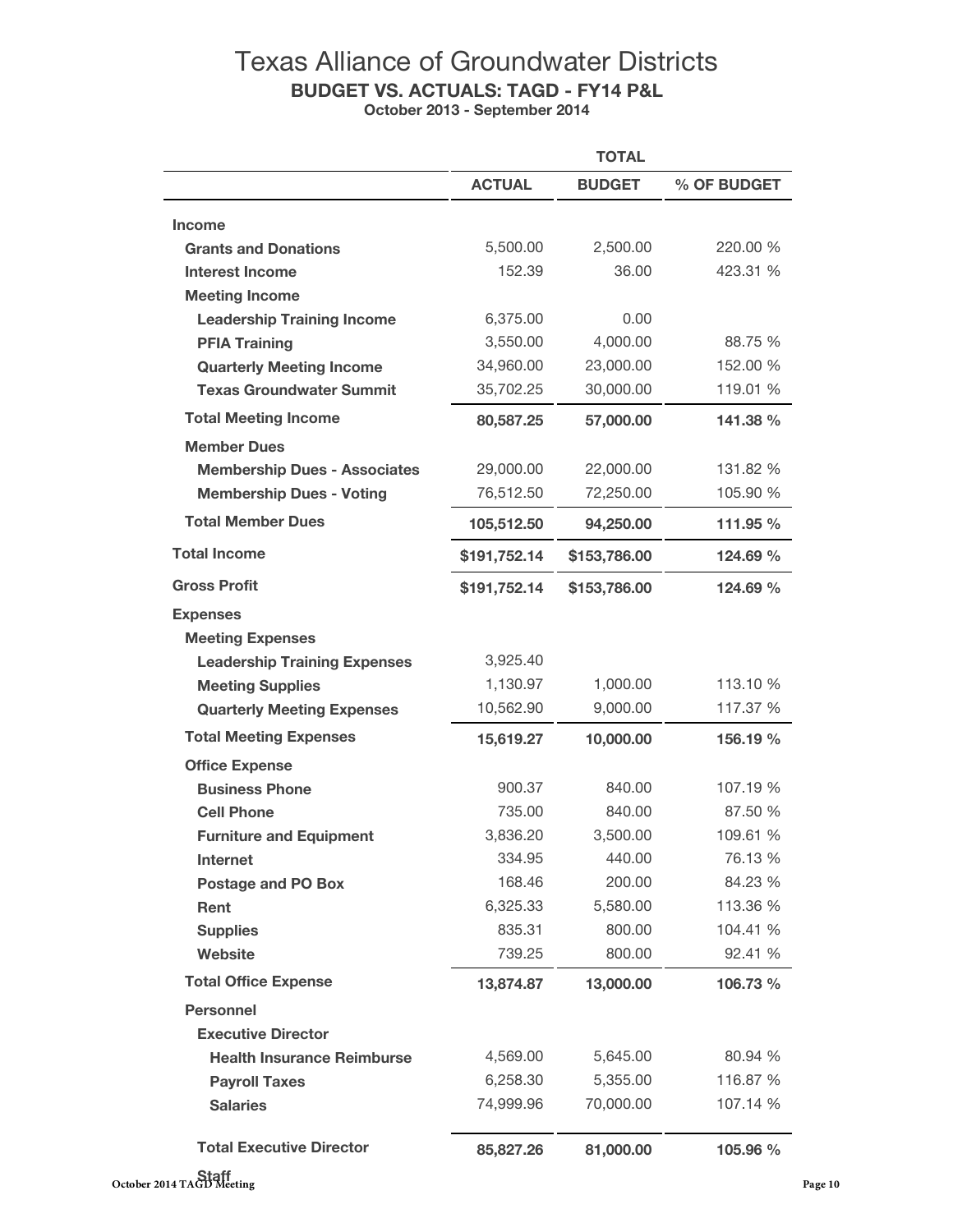| <b>Health Insurance Reimburse</b>        | 3,172.72     | 4,800.00       | 66.10 %   |
|------------------------------------------|--------------|----------------|-----------|
| <b>Payroll Taxes</b>                     | 2,581.89     | 3,200.00       | 80.68 %   |
| <b>Salaries</b>                          | 40,557.84    | 45,000.00      | 90.13 %   |
| <b>Total Staff</b>                       | 46,312.45    | 53,000.00      | 87.38 %   |
| <b>Total Personnel</b>                   | 132,139.71   | 134,000.00     | 98.61 %   |
| <b>Professional Services</b>             |              |                |           |
| <b>Audit/Tax Return</b>                  | 5,075.00     | 4,500.00       | 112.78 %  |
| <b>Contracted Services</b>               |              | 800.00         |           |
| <b>Insurance - Bonds</b>                 | 1,916.05     | 400.00         | 479.01 %  |
| Payroll/Bookkeeping/Banking              | 1,883.77     | 3,600.00       | 52.33 %   |
| <b>PFIA Instructor</b>                   | 1,450.00     | 2,000.00       | 72.50 %   |
| <b>Texas Legislative Service</b>         | 1,650.00     | 1,700.00       | 97.06 %   |
| <b>Total Professional Services</b>       | 11,974.82    | 13,000.00      | 92.11 %   |
| <b>Travel/Confer/Dues/Outreach</b>       |              |                |           |
| <b>Conference Fees</b>                   | 2,315.00     | 2,200.00       | 105.23 %  |
| <b>Member Dues/Registrations</b>         | 153.63       | 450.00         | 34.14 %   |
| <b>Outreach</b>                          | 5,461.72     | 4,400.00       | 124.13 %  |
| <b>Travel and Hotel</b>                  | 2,205.63     | 2,450.00       | 90.03 %   |
| <b>Total Travel/Confer/Dues/Outreach</b> | 10,135.98    | 9,500.00       | 106.69 %  |
| <b>Total Expenses</b>                    | \$183,744.65 | \$179,500.00   | 102.36 %  |
| <b>Net Operating Income</b>              | \$8,007.49   | $$ -25,714.00$ | $-31.14%$ |
| <b>Net Income</b>                        |              |                |           |

*Wednesday, Oct 15, 2014 11:04:35 AM PDT GMT-5 - Accrual Basis*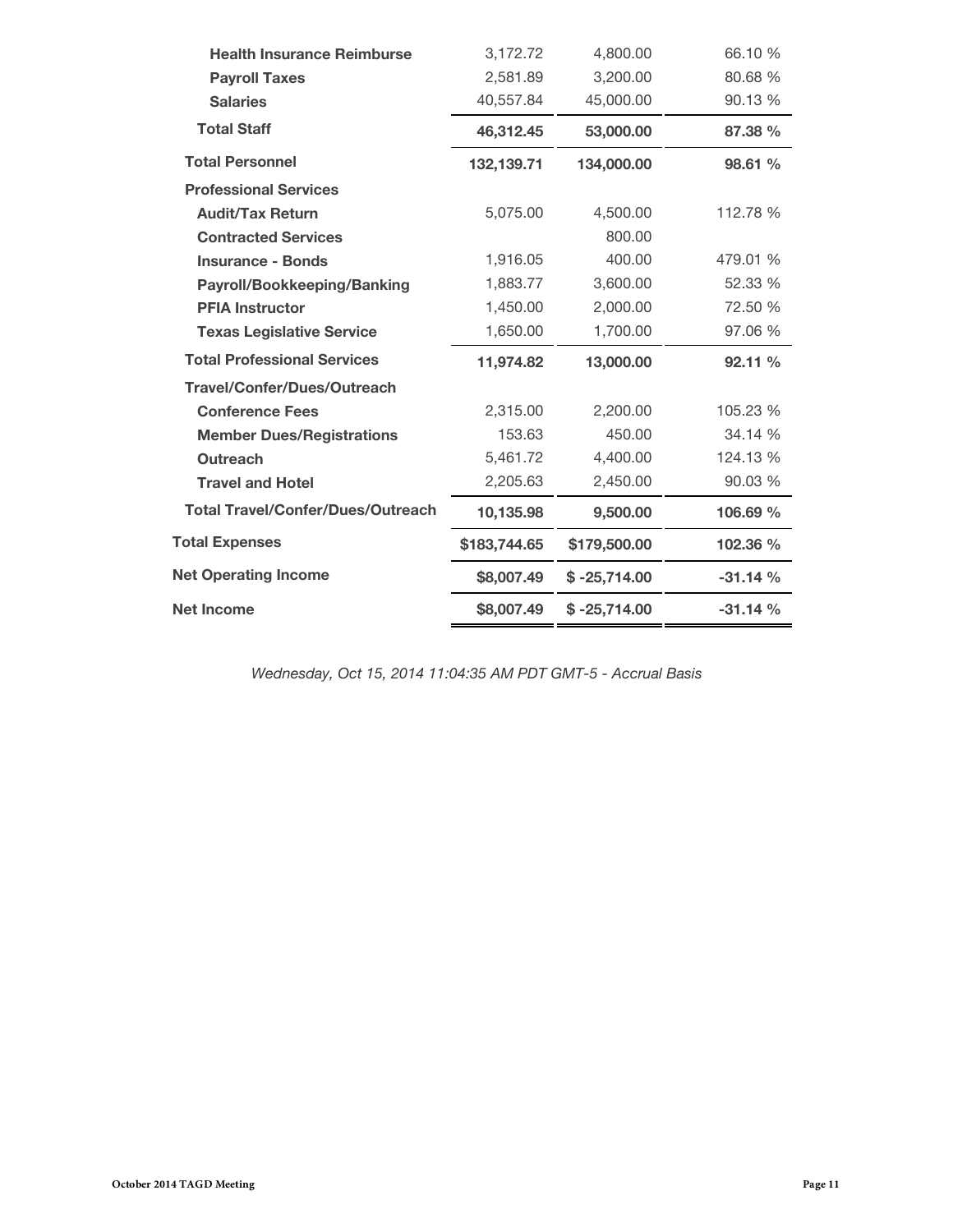#### **TEXAS ALLIANCE OF GROUNDWATER DISTRICTS LEGISLATIVE POLICY**

### **1.0 BACKGROUND**

The Texas Alliance of Groundwater Districts is a 501(c)(3) organization created exclusively for charitable, educational, or scientific purposes. As such, TAGD's principal goals related to legislation affecting groundwater conservation districts and the management of groundwater in Texas is to:

- 1. Serve as an informational resource for State and Federal Legislators and agencies; and
- 2. Inform TAGD members of relevant legislation and how it may impact district governance.

Toward that end, TAGD representatives and employees should endeavor to serve as a premier resource on groundwater management practices in the State and keep the membership up to date on the status of legislation affecting groundwater conservation districts. TAGD believes that such efforts are the best way to positively affect and respond to legislation related to groundwater conservation districts. In the limited instances where legislative advocacy is deemed necessary by TAGD members, this Policy will serve as a guide for participation and decision-making. Nothing in this Policy should be construed as limiting a member's ability to pursue lobbying activities on behalf of an employer or client.

### **2.0 EMPLOYEE, OFFICER, AND COMMITTEE FUNCTIONS**

TAGD's Executive Director should serve the following roles related to legislative information and advocacy:

- 1. Act as the main point of contact for Legislators, legislative staffers, and the public concerning TAGD legislative positions;
- 2. Function as a resource for and provide relevant information to public officials as necessary in furtherance of TAGD's mission and this Policy;
- 3. Inform the membership of pending legislation of possible interest to groundwater districts and provide regular updates on tracked legislation as provided herein;
- 4. Notify the membership of Legislative Committee meetings as necessary; and
- 5. Report lobbying activities to the Executive Committee on a regular basis and to the Texas Ethics Commission as required by law.

As maintained in the Bylaws, TAGD's Vice President is the chair of the Legislative Committee. As it relates to this Policy, the Vice President is responsible for:

- 1. Presiding over meetings of the Legislative Committee;
- 2. Facilitating compliance with TAGD's policies related to legislative advocacy;
- 3. Working with the Executive Director to respond to inquiries regarding TAGD's legislative positions; and
- 4. Coordinaing with the Executive Director to serve as resource for public officials as necessary in furtherance of TAGD's mission and this Policy

The Legislative Committee is responsible for:

1. Initiating legislative proposals, policies and resolutions for presentation to TAGD's membership;

**Deleted:** consists of volunteer TAGD members and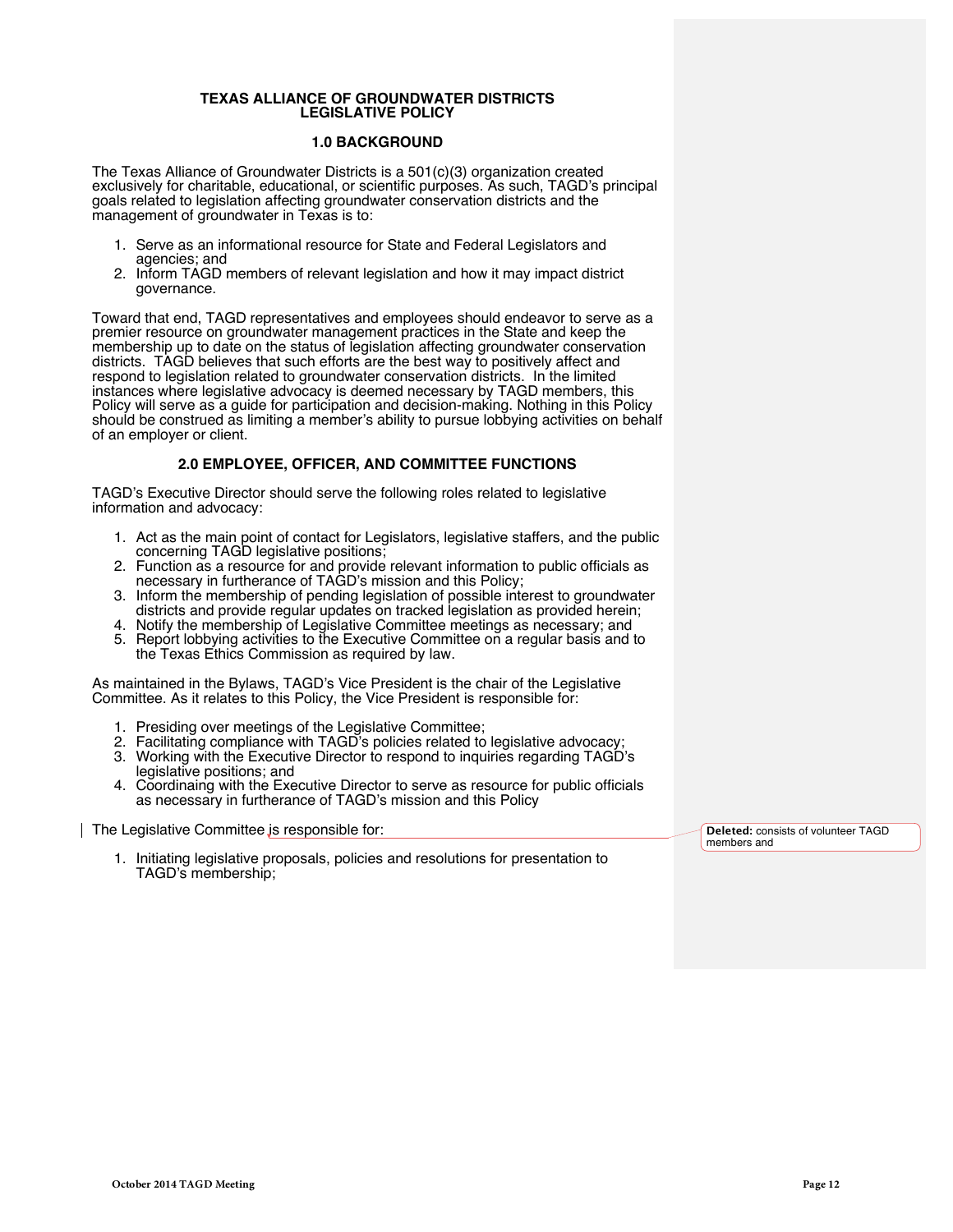| 2. Informing TAGD's membership of pending legislation of possible interest to<br>groundwater districts;<br>3. Developing a position on legislation of possible interest to groundwater districts<br>that is pertinent to the TAGD; and<br>4. Acting on legislation with approval from the Executive Committee.                                                                                                                                                                                                                                                                                                                                                                                                                                                                                                                                                                                                                                                                                                                                                                                                                                                                                                                                                                                                  |                             |
|-----------------------------------------------------------------------------------------------------------------------------------------------------------------------------------------------------------------------------------------------------------------------------------------------------------------------------------------------------------------------------------------------------------------------------------------------------------------------------------------------------------------------------------------------------------------------------------------------------------------------------------------------------------------------------------------------------------------------------------------------------------------------------------------------------------------------------------------------------------------------------------------------------------------------------------------------------------------------------------------------------------------------------------------------------------------------------------------------------------------------------------------------------------------------------------------------------------------------------------------------------------------------------------------------------------------|-----------------------------|
| 3.0 Legislative Committee Participation                                                                                                                                                                                                                                                                                                                                                                                                                                                                                                                                                                                                                                                                                                                                                                                                                                                                                                                                                                                                                                                                                                                                                                                                                                                                         | Formatted: Font:Bold        |
| 3.1. Membership on the Committee                                                                                                                                                                                                                                                                                                                                                                                                                                                                                                                                                                                                                                                                                                                                                                                                                                                                                                                                                                                                                                                                                                                                                                                                                                                                                | <b>Formatted: Centered</b>  |
| At the start of each fiscal year, TAGD shall open up membership in the Legislative<br>Committee ("Committee") for a two-week sign up period (the "sign-up period"). Any<br>individual employed by a TAGD-member GCD may serve on the Committee, but<br>membership is limited to one representative per TAGD-member GCD. Individuals who<br>qualify and sign up during the sign-up period will make up the standing Committee until<br>the subsequent fiscal year, when the process will be repeated.<br>If an individual begins employment with a TAGD-member GCD after the sign-up period,<br>they may join the Committee outside of the sign-up period as long as no other employee<br>of that member-GCD is already a member. If an individual otherwise misses the sign-up<br>period but wishes to sign up for the Committee during a fiscal year, they may request to<br>join the Committee by email to the Executive Director. The Committee will then vote to<br>approve or deny the membership request for membership during that fiscal year.<br>Individuals employed by TAGD Associate Members may also sign up to serve on the<br>Committee during the sign-up period, subject to approval by the Executive Committee,<br>but membership is limited to one representative per TAGD Associate Member. | Formatted: Font:Bold        |
| 3.2. Committee Votes                                                                                                                                                                                                                                                                                                                                                                                                                                                                                                                                                                                                                                                                                                                                                                                                                                                                                                                                                                                                                                                                                                                                                                                                                                                                                            | <b>Formatted: Font:Bold</b> |
| Each member of the Committee is entitled to one vote on all matters before the<br>Committee.                                                                                                                                                                                                                                                                                                                                                                                                                                                                                                                                                                                                                                                                                                                                                                                                                                                                                                                                                                                                                                                                                                                                                                                                                    |                             |
| 3.3. Consensus                                                                                                                                                                                                                                                                                                                                                                                                                                                                                                                                                                                                                                                                                                                                                                                                                                                                                                                                                                                                                                                                                                                                                                                                                                                                                                  | Formatted: Font:Bold        |
| At the first meeting of each fiscal year, the Committee shall define the voting standards<br>that will be used for the Committee.                                                                                                                                                                                                                                                                                                                                                                                                                                                                                                                                                                                                                                                                                                                                                                                                                                                                                                                                                                                                                                                                                                                                                                               |                             |
| 3.4. Committee Meetings                                                                                                                                                                                                                                                                                                                                                                                                                                                                                                                                                                                                                                                                                                                                                                                                                                                                                                                                                                                                                                                                                                                                                                                                                                                                                         | Formatted: Font:Bold        |
| Committee meetings may not be closed to TAGD-member GCDs.                                                                                                                                                                                                                                                                                                                                                                                                                                                                                                                                                                                                                                                                                                                                                                                                                                                                                                                                                                                                                                                                                                                                                                                                                                                       | Deleted: .<br>3             |
| <b>4.0 LEGISLATIVE TRACKING</b>                                                                                                                                                                                                                                                                                                                                                                                                                                                                                                                                                                                                                                                                                                                                                                                                                                                                                                                                                                                                                                                                                                                                                                                                                                                                                 | Deleted: 3                  |
| During a session of the Texas Legislature, the Executive Director should regularly<br>inform TAGD's membership of pending legislation of possible interest to groundwater<br>districts. In so doing, the Executive Director should track such legislation and provide<br>updates to the membership as applicable. The Legislative Committee should give an<br>update on prospective and pending legislation, as well as a summary of the positions<br>TAGD has taken on such legislation, if any, at each TAGD meeting that occurs during a<br>session of the Texas Legislature.                                                                                                                                                                                                                                                                                                                                                                                                                                                                                                                                                                                                                                                                                                                                |                             |
| <b>5.0 POLICY STATEMENTS</b>                                                                                                                                                                                                                                                                                                                                                                                                                                                                                                                                                                                                                                                                                                                                                                                                                                                                                                                                                                                                                                                                                                                                                                                                                                                                                    | Deleted: 4                  |
|                                                                                                                                                                                                                                                                                                                                                                                                                                                                                                                                                                                                                                                                                                                                                                                                                                                                                                                                                                                                                                                                                                                                                                                                                                                                                                                 |                             |

 $\overline{\phantom{a}}$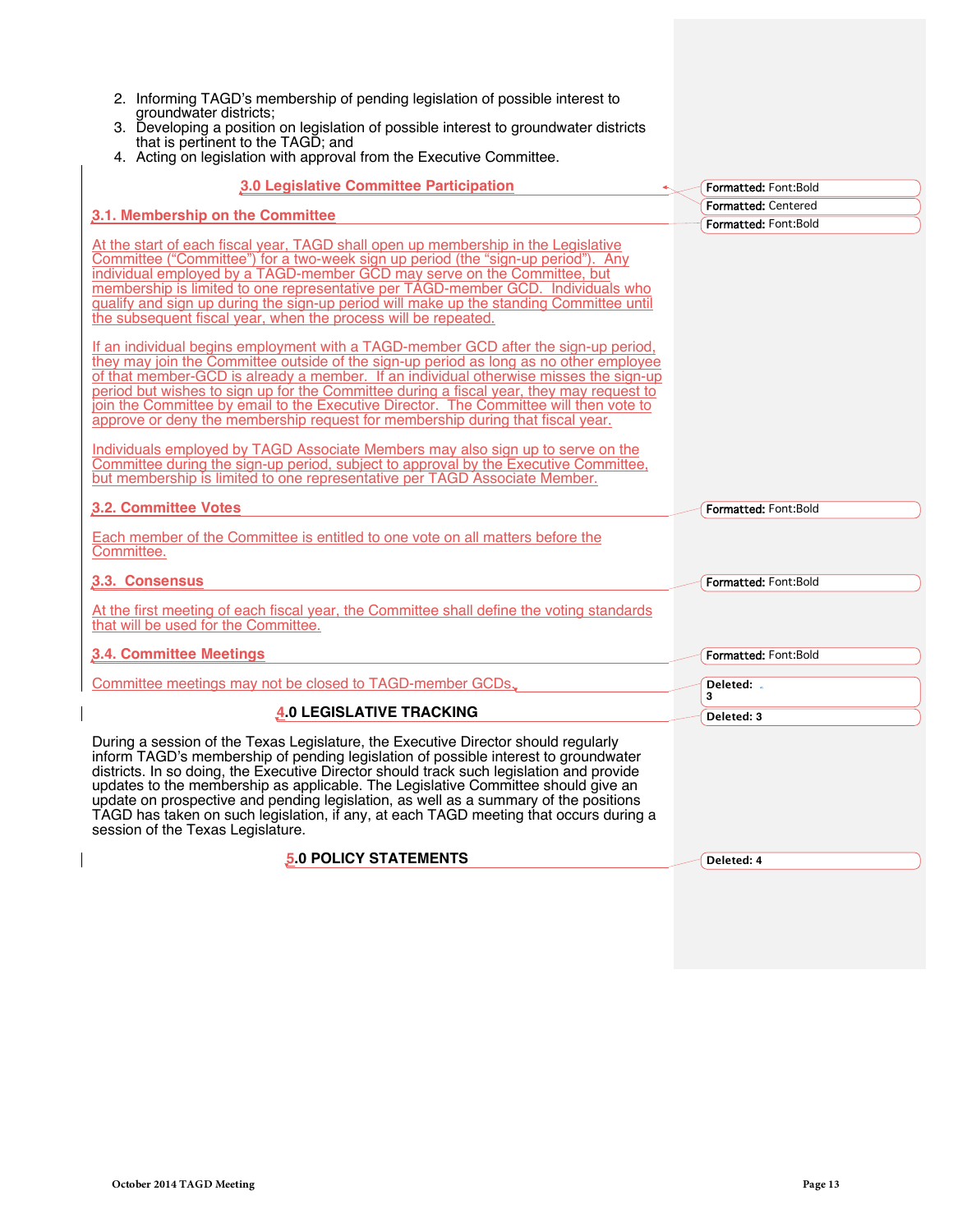Policy statements drafted prior to each Legislative Session are TAGD's preferred method of legislative advocacy. Beginning in January of each even-numbered year, the Legislative Committee should meet regularly by electronic communication, by conference call, or in person to discuss and attempt to reach consensus on pending issues related to groundwater districts that may be raised during the next session of the Texas Legislature. Any policy statements drafted and approved by the Committee should be presented to the full membership for a vote prior to the beginning of the legislative session, if possible. Approved policy statements may be distributed to groundwater conservation district boards, Legislators and their staff, and any other interested parties. To the extent that a piece of proposed legislation encompasses an approved position statement, TAGD representatives may support and advocate for such legislation, including testifying for bills at Committee hearings. In such testimony, the TAGD representatives should explicitly note whether the applicable position statement was or was not unanimously approved by the TAGD membership.

### **6.0 OTHER LEGISLATIVE ADVOCACY**

Starting in January of each odd-numbered year and running through the end of the Texas Legislative Session, the Committee should meet regularly by electronic communication, by conference call, or in person. The purpose of these meetings should be to determine whether any pending legislation filed or amended since the last meeting warrants action by TAGD and to vote on relevant bills. If the Committee cannot reach a consensus on the bill, as that term is defined by the Committee, it will remain in the neutral category and TAGD should avoid taking a position.

Pursuant to the Bylaws, the Committee may not act on legislation without approval from the Executive Committee. The Legislative Committee should regularly report the status and result of Committee votes on proposed bills to the TAGD Membership and summarize TAGD positions during pending legislation updates at TAGD quarterly meetings as described in section 3.0.

| Deleted: legislative c |
|------------------------|
|------------------------|

**Deleted: 5**

**Deleted:** Legislative

**Deleted:** and assign priority values to **Deleted:** Each bill put up for a vote can be ranked using the following categories: strongly support, support, neutral, oppose, or strongly oppose.

**Deleted:** Legislative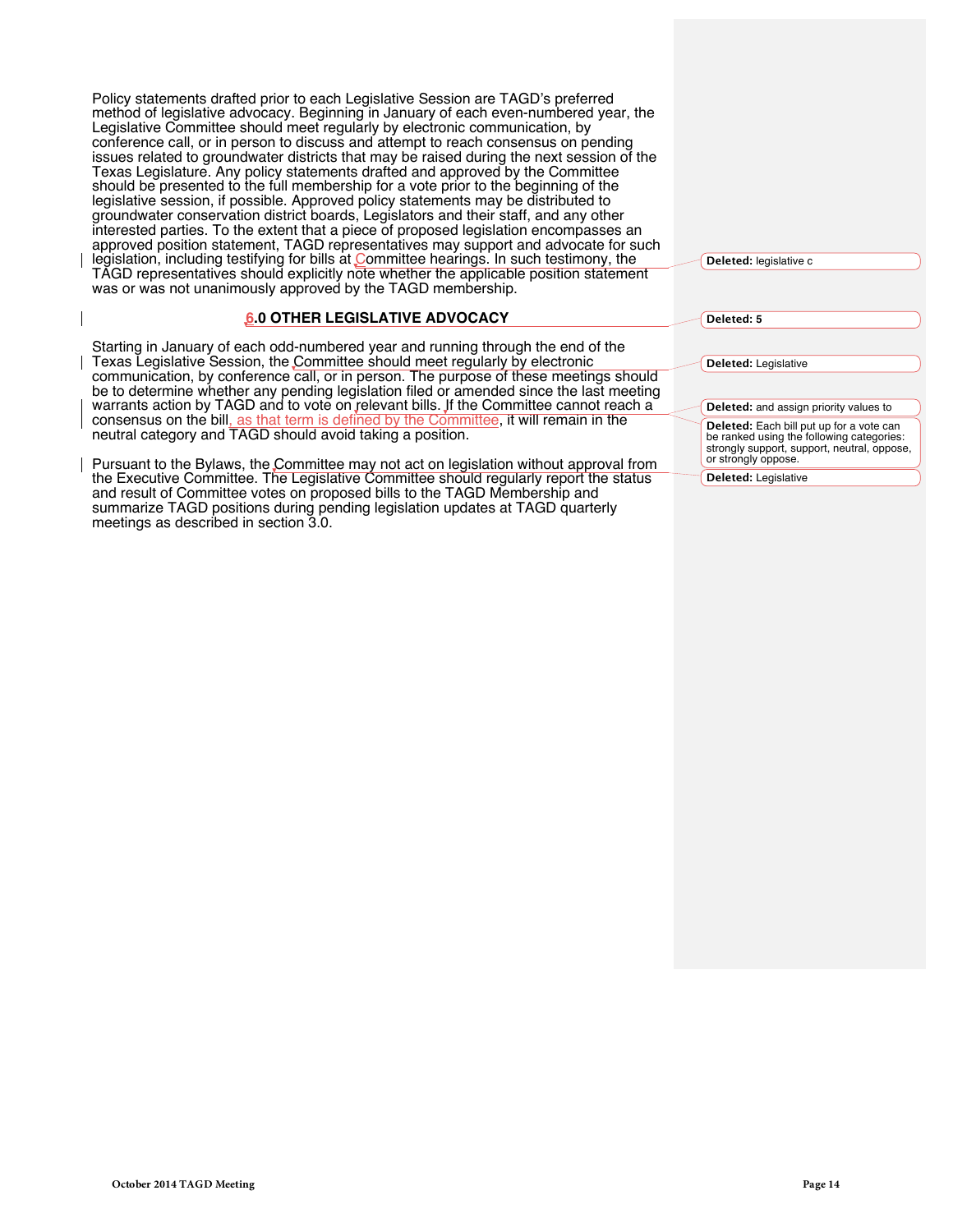

Executive Director's Report - October 2014 TAGD meeting

# **Administrative and Financial**

We have included 4th quarter financials (balance sheet, profit and loss, and budget detail) in member packets. As you can see, the last fiscal year was a good year for TAGD. We planned on taking more than \$25,000 from reserves, but actually did not use any reserves and instead made over \$8,000 for the year, giving us nearly \$130,000 in total assets.

# **Membership**

As you all know, membership renewal forms went out at the first of the month. About 40% of our 118 members have already returned the forms. If you haven't submitted your form, please do so as soon as possible. Second notices will go out the first week of November, and the Bylaws require us to cancel memberships that have not been renewed by December 1st.

We will update membership lists and send them out in December. We will also update the members' only page of our website with membership information. We are still very interested in creating a TAGD "look book" with pictures, so please send us an electronic image of you/your staff or let us take pictures at a TAGD meeting.

## **Legislative and Agency Matters**

In October, the TWCA board approved 4 draft bills to be circulated as "TWCA consensus language." These bills address long-term permitting, aquifer storage and recovery, the State Auditor's GCD authority, and TDLR authorities related to apprentice well-drillers and enforcement. You'll recall that TAGD supported three of these bills at TWCA and abstained from voting on the ASR bill.

Over the next few months, we will continue working with TAGD members and other stakeholders on brackish legislation, including the consideration of new ideas for incentivizing brackish groundwater development without impacting fresh water resources. We also anticipate that we will start seeing bills related to administrative procedures and streamlining GCD rules, and we will keep you all posted on those developments.

At the October meeting, we are hoping to clarify some of the committee participating and voting procedures in our Legislative Policy. These amendments are aimed to ensure that we are all on the same page when it comes to Legislative Committee action and so that TAGD has a standing Legislative Committee that can be called on when necessary. Every Legislative Committee action will still have to be approved by the Executive Committee or the full membership before being put into place.

## **Outreach and Education**

Carolyn continues to head up our outreach and education efforts. At our last quarterly meeting, we shared with you our desire to increase the activity of the Outreach & Education Committee. Since that time, the Committee has been busy on several fronts. In September, TAGD publicly released the Groundwater Conservation District Index (GCDI) on the TAGD website. The online interactive tool was made possible by a grant from the Dixon Water Foundation and donations from Barton Springs Edwards Aquifer Conservation District, Central Texas GCD, Clearwater UWCD, Middle Pecos GCD, Lone Star GCD, Hemphill County UWCD, Sandy Land UWCD, and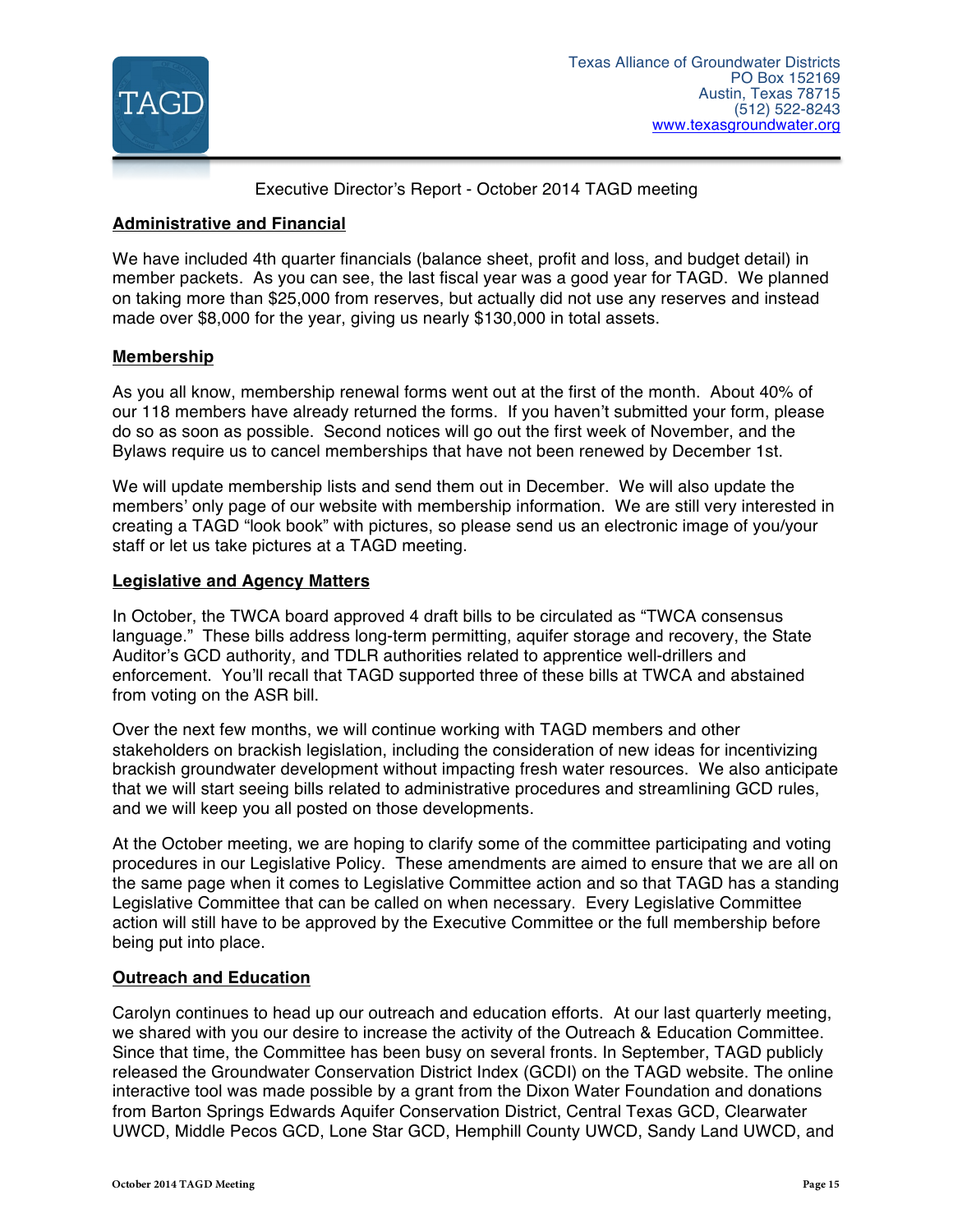Upper Trinity GCD. TAGD introduced the GCDI at the TWCA conference in early October. We are very pleased with the positive feedback we have received and overall excitement from GCD members and the public. Please check your GCD's GCDI page and let us know if any change should be made. We will be doing annual updates to make sure the data stays current.

Carolyn continues to publish "This Week in Texas Water," a weekly compilation of water-related articles, which she posts to the TAGD website and tweet to TAGD's Twitter followers. We have also resurrected the Featured District page on our website where we publish human-interest articles profiling different member districts. Our current profiled district is Panola County GCD. We are currently working on our next article featuring Southeast Texas GCD.

Finally, since our last quarterly meeting, the Outreach & Education Committee has formed four subcommittees consisting of TAGD members. The GCDI Subcommittee will direct decisions related to the parameters, data, and online component of the GCDI. The GCD Handbook Subcommittee will work toward developing a GCD 101 resource for new GCDs and General Managers. The Publications Subcommittee will work on developing articles on popular issues to be made available to GCDs with the goal of facilitating similar inter-district messaging. The Salary Survey Subcommittee, spearheaded by Leah Adams, is conducting an in-depth salary survey that, when finished, will assist GCDs in making compensation decisions for different categories of GCD positions. The goal is to have the first phase of the Salary Survey completed by the beginning of 2015.

In September, I spoke about brackish groundwater management at the Texas Desalination Association's annual conference. In October, Carolyn gave a presentation about the GCDI at the TWCA fall meeting. In November, I will again speak about brackish groundwater management at the University of Texas Water Law CLE conference, and both Carolyn and I will speak at Clearwater UWCD's Water Symposium.

# **TAGD Meetings**

The 2014 Texas Groundwater Summit was a great success. Conference evaluations were overwhelmingly positive on both the overall program and the San Marcos Embassy Suites. Based on those reports and the TAGD conference survey results, we have already booked that hotel for TGS15, to be held August 25-27, 2015. Overall, we had 312 total attendees (down from 326 last year), 16 sponsors (up from 11 last year), and 20 exhibitors (up from 15 last year). Total net revenue for the summit was \$35,702.25, up nearly \$10,000 from last year. **We are so grateful to those of you who attended the summit and our sponsors and exhibitors, who make this event successful year after year.** 

We are working with IEM to streamline costs and brainstorm ways to increase attendance in the hopes of sustaining this kind of success 2015. We believe the main reason for decreased attendance is competition. When we started the Summit in 2012, there were only a handful of other conferences in the fall period. Now, there are more than 15 other meetings, including conferences produced by out-of-state, for-profit organizations with a business model of producing conference around the country. When considering conferences, I encourage you to keep your registration fees in state – whether it's at TAGD, TWCA, or any of the other Texas non-profit organizations that produce conferences.

As for our 2015 TAGD meetings, the TAGD conference survey showed greatest support for the current meeting schedule of late-February, late-May, late-August, and late-October schedule in 2015. We may move the late May schedule to early June to avoid the Memorial Day holiday and so that the meeting can (hopefully) be after the legislature has adjourned.